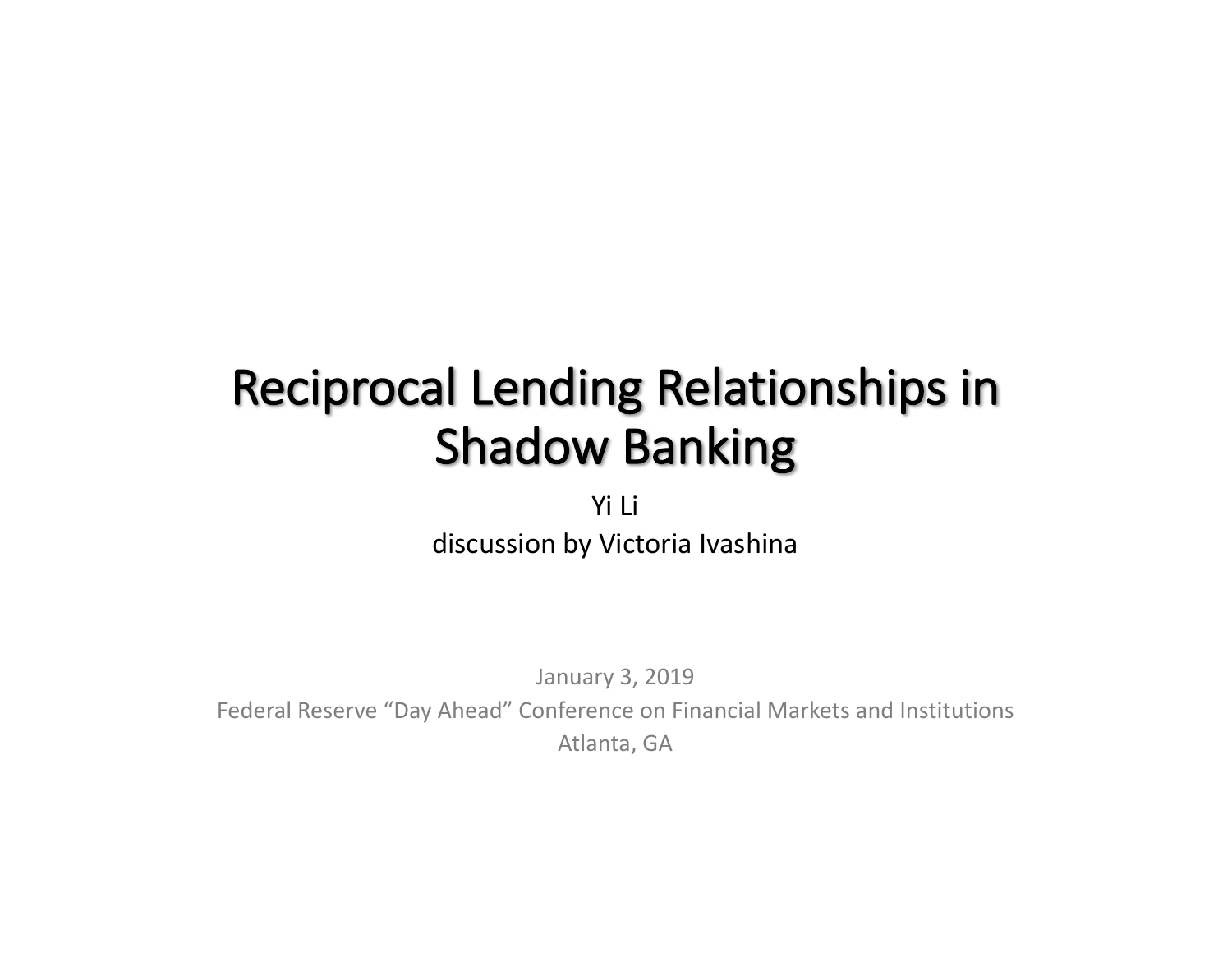#### **The Result**

$$
\Delta CD_{i,j,t}^{>30 \, days} = \beta * Time \, Deposit \, Dummy_{i,j,t-1} + \dots
$$

+  $\mathit{Controls}_{i,j,t-1}$  + …

#### All in all,  $\beta$  > 0

If, this quarter, an MMF had time deposits with a bank "J", all else equal, it will increase its holdings of bank "J"'s CDs in the next quarter by 8 to 15 (USD million?) (mean CD holdings \$75M domestic, \$92 foreign)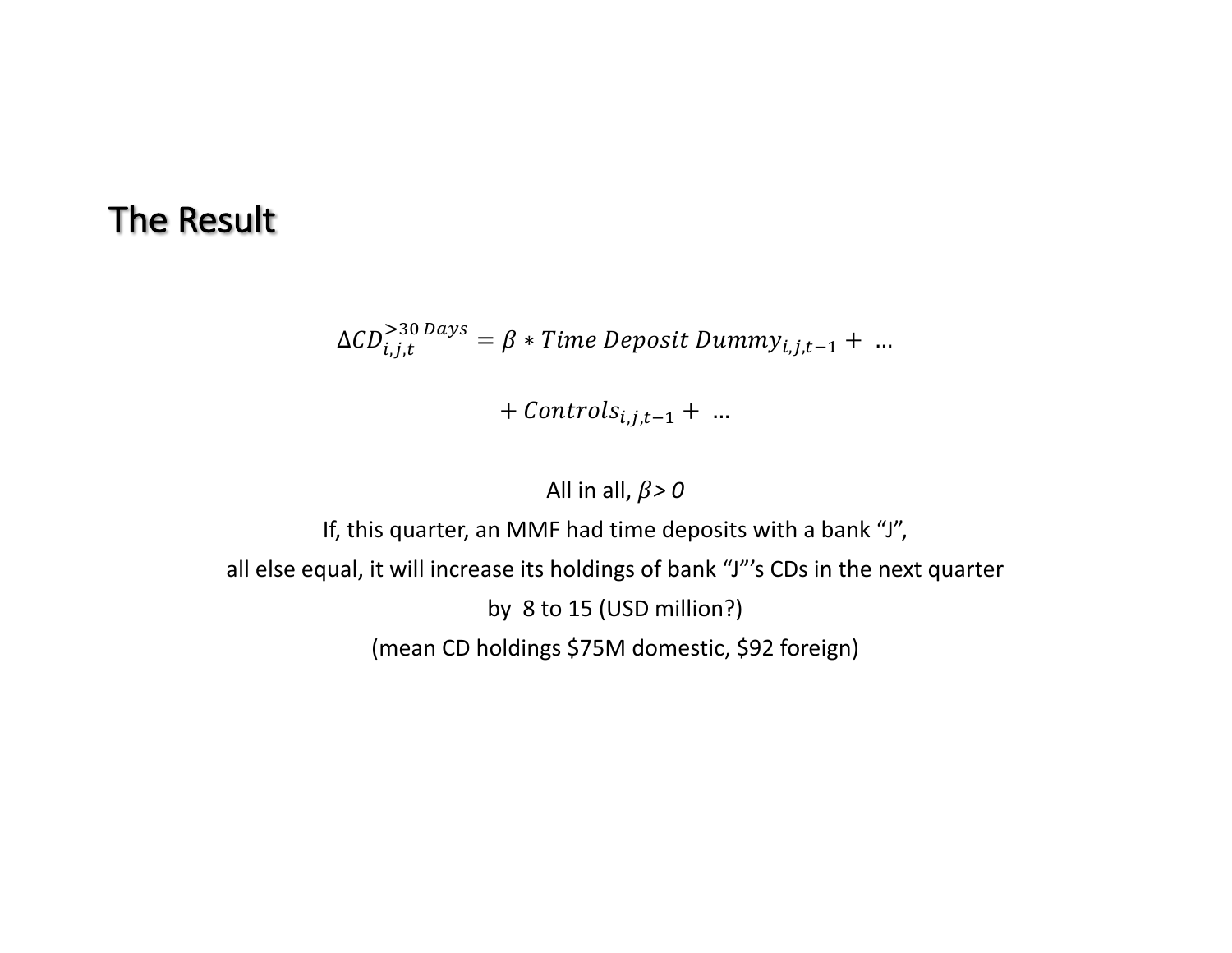## A Wishful Thought

• Cutting close, but still worth thinking about?



• Lack of "Before" and "After" handicaps the analysis; the testable hypothesis needs to be better conceptually grounded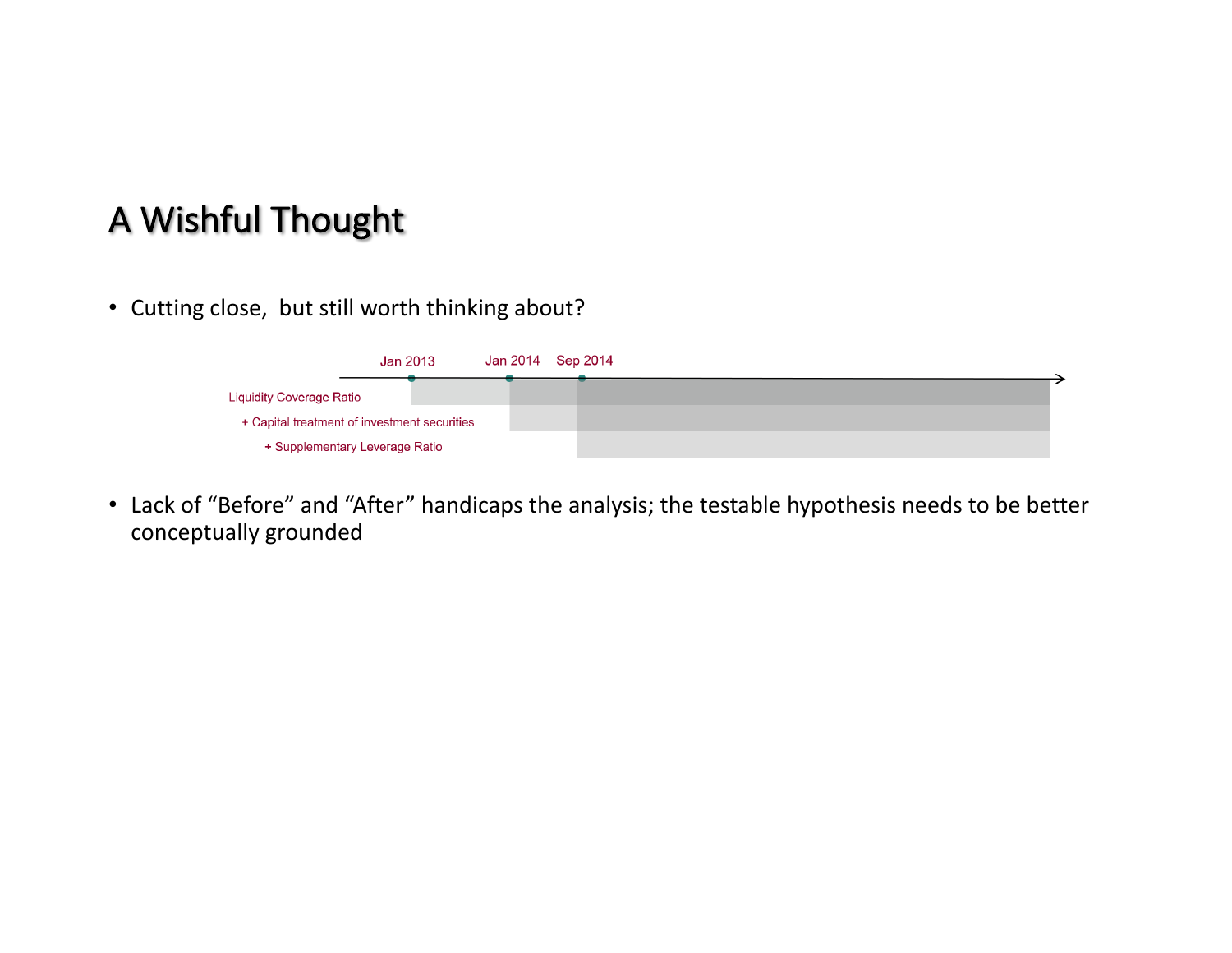

Is inter-quarter the right frequency for the test?

• But it is not an eco-system of two; banks are not essential to the existence of MMFs (... unless there is some evidence that constraint is binding, and banks are the only solution)

- Regulation elevates the cost of interfacing with banks (as compared to other players!), it is not clear how or why banks & MMFs would try to undo it
	- Although, foreign banks might desperately need U.S. MMFs for USD funding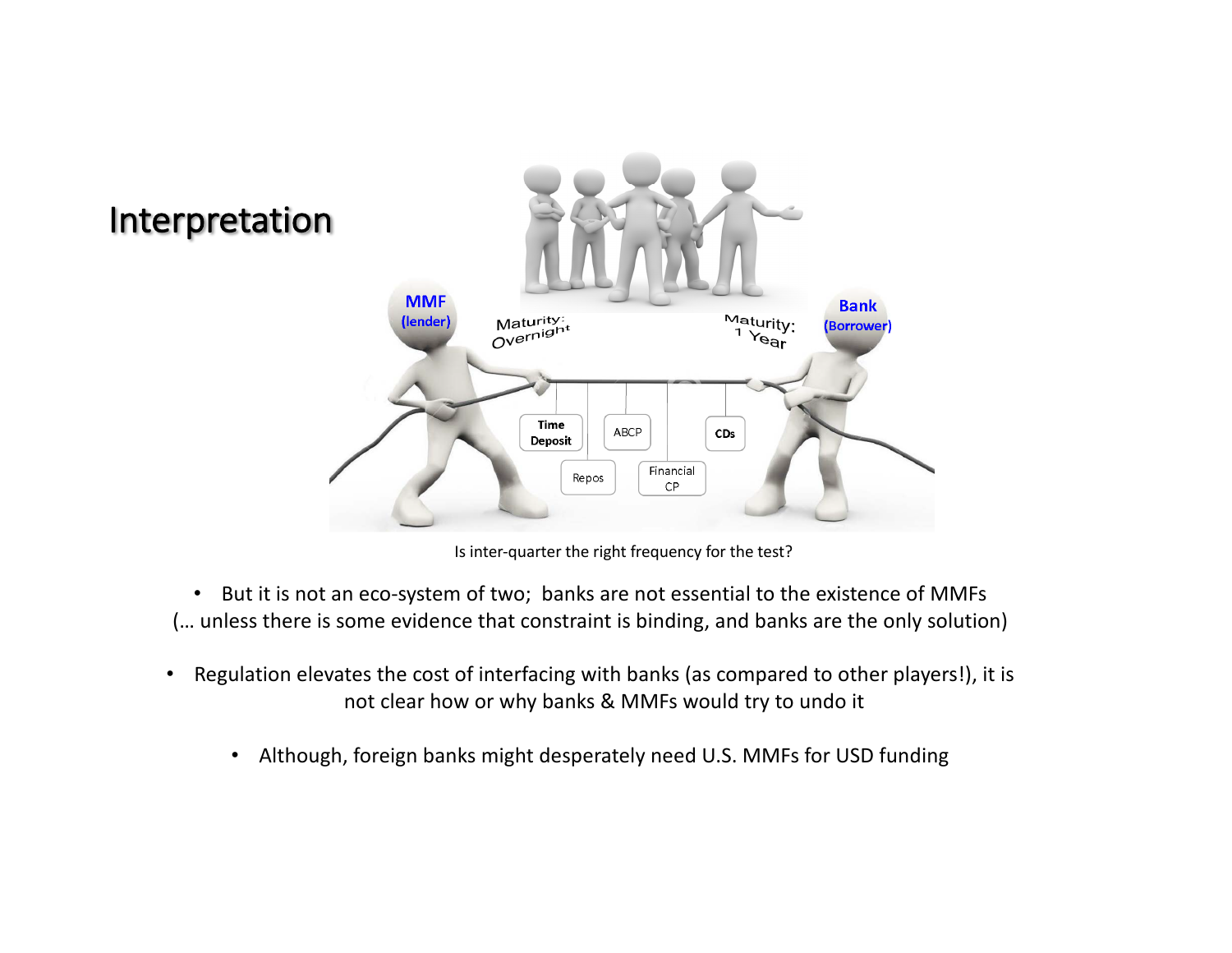#### Interpretation: The Foreign Banks' Effect

• Although, foreign banks might desperately need U.S. MMFs for USD funding

|                      | <b>Cross-Border Loans</b><br>(Source: DealScan) |         |         |      |       |
|----------------------|-------------------------------------------------|---------|---------|------|-------|
| Currency:            | USD                                             | EUR     | GBP     | JPY  | Other |
| Region:              |                                                 |         |         |      |       |
| <b>EME: Africa</b>   | 88.8%                                           | 5.3%    | 0.1%    | 0.8% | 4.9%  |
| <b>EME: Americas</b> | 91.3%                                           | $1.1\%$ | $0.0\%$ | 0.7% | 6.9%  |
| <b>EME: Asia</b>     | 69.7%                                           | 1.3%    | 0.7%    | 4.2% | 24.0% |
| <b>EME: Europe</b>   | 56.0%                                           | 30.9%   | $0.0\%$ | 0.6% | 12.5% |
| DME                  | 69.8%                                           | 19.7%   | 5.0%    | 0.7% | 4.8%  |

Fact: Much of the foreign banks' lending is in USD  $\bullet$ 

"U.S. Monetary Policy and Emerging Market Credit Cycles" (with Falk Braüning)

Too bad the Sovereign Crisis test (Table 9) doesn't hold...

To be clear, it is not "reciprocity": only one counterparty is desperate (foreign banks) – when in need of USD, a foreign bank would take any USD funding (CDs or Time Deposits) than an MMF is willing to give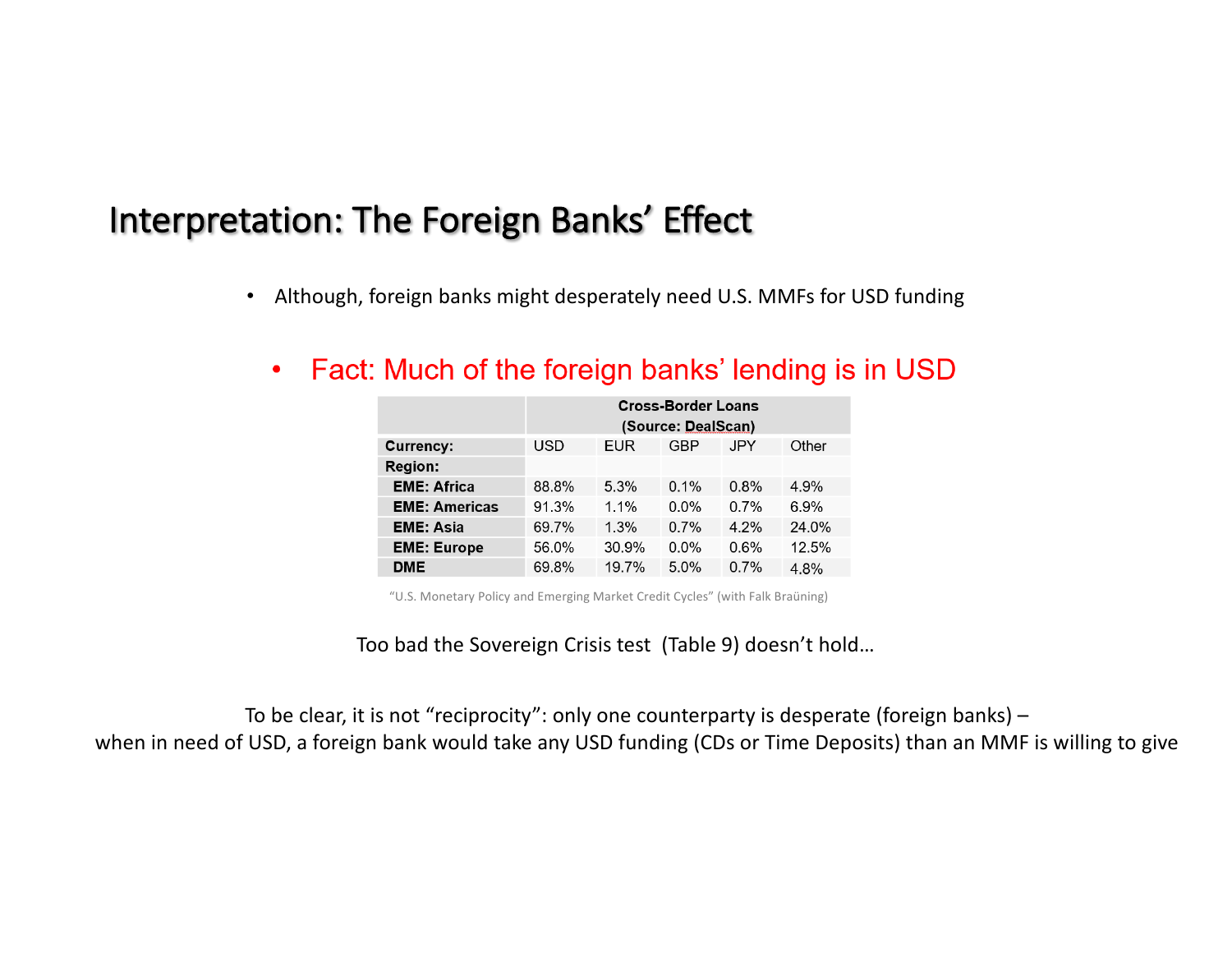#### What to Make of the Lower CD Yield

- To reiterate, it is not clear why an MMF needs a bank to satisfy its demand for short term investments
- But, say, MMFs and banks are mutually dependent, it is still unclear why would there be bundle pricing? MMFs take a hit by holding CDs, banks take a hit by engaging in short-term borrowing, why, on top of that, would there be any adjustment on yields?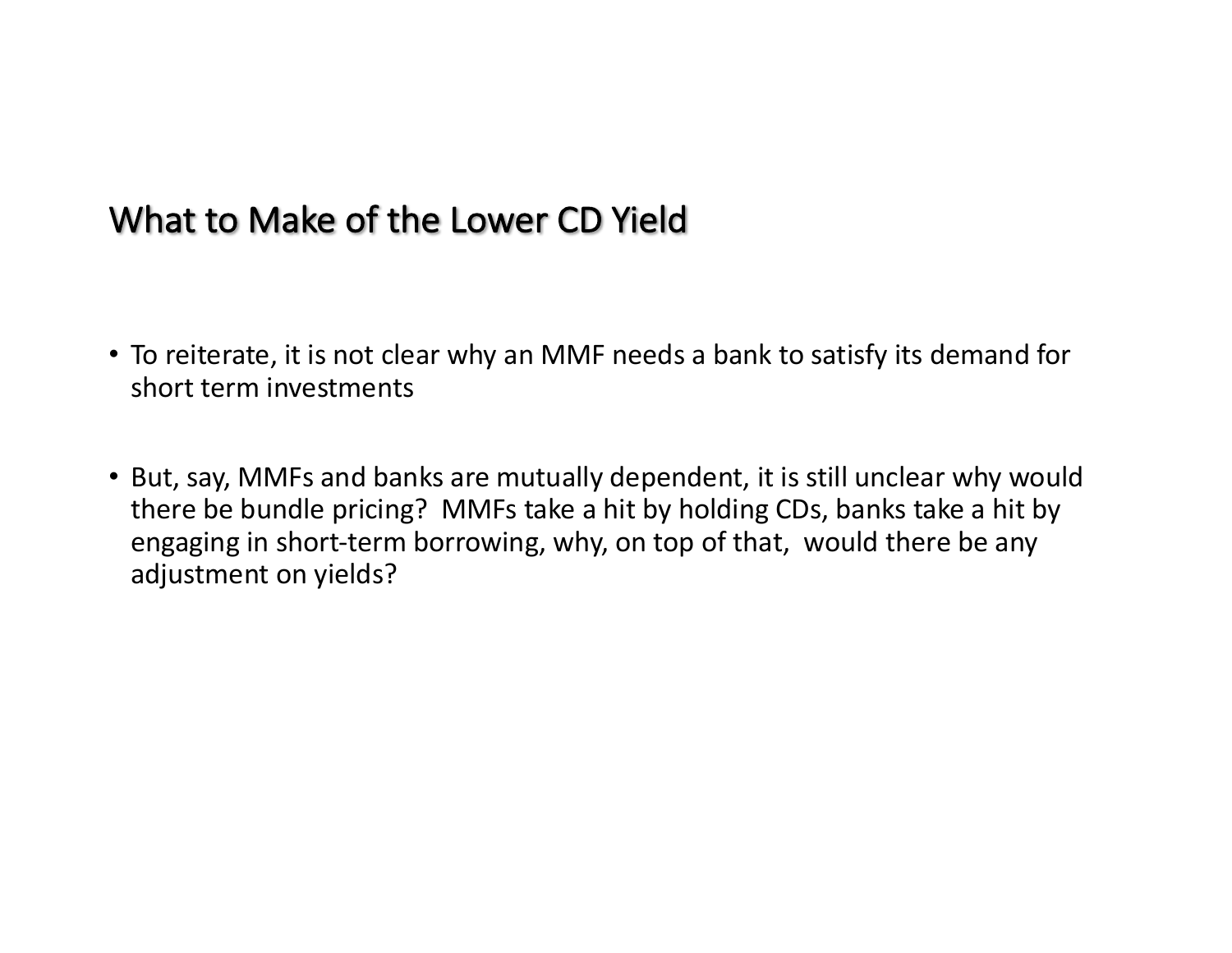## What to Make of the Lower CD Yield (2)

- More evidence on plausibility of the "CD Discount": The narrative here is that of MMFs being the "anchor investors" in CDs, are they? Who are the other investors?
- Credit risk is not ruled out: CD yield is a measure of credit risk
	- You can't do much with a CDS quotes here, since it is a generic (not customized to security) and non-transactional measure of risk; you can always make an argument that CD yield captures credit risk